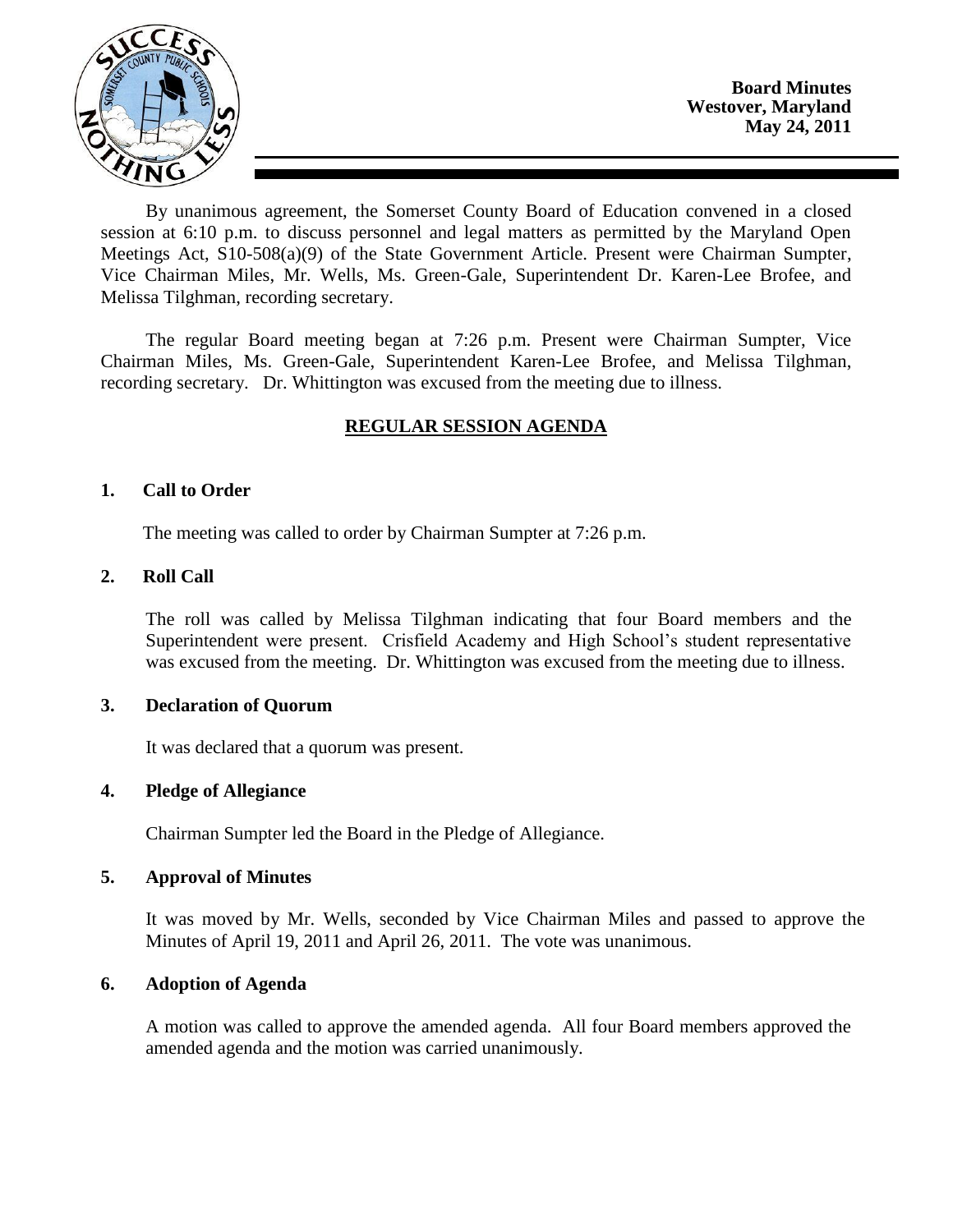# **7. Student Board Member Activities Report and Recognition**

Dr. Brofee presented Miss Sturgis' school activities report and gave Ms. Sturgis' regrets for not being present.

# **8. United Way Campaign**

Mr. Bloodsworth introduced Amy Lupens, *United Way* representative, to the Board. Ms. Lupens informed the Board that *United Way* had a great year and that Somerset County Public Schools had reached the top 25 Businesses in donations over \$12,000.00. United Way was able to provide over \$100,000 to Somerset County Residents. All schools were awarded plaques for the participation in the fund raising campaign.

## **9. Public Participation**

Mr. Bernard Johnson, bus contractor, expressed his opinion and concern that not all bus driver were given a fair opportunity for bus route #3 contract since substitutes are given an advantage over current contractors. Mr. Johnson requested that the Board revisit the Contract #3 approval. He stated that current bus contractors will not be able to compete with substitutes when applying for routes.

### **10. Old Business**

## **A. Facilities and Transportation**

## **Change Orders**

Since there were no Change Orders, the item was removed from the agenda.

## **Route #3 Contract Approval**

It was moved by Ms. Green-Gale, seconded by Vice Chairman Miles and passed to table the Route #3 Contract Approval. The vote was unanimous. Dr. Whittington and Mr. Daugherty were not present.

## **B**. **Human Resources**

## **Job Descriptions**

It was moved by Vice Chairman Miles, seconded by Mr. Wells and passed to approve Mr. Lawson's revised Human Resources Associate and the Secondary Technology Instructional Facilitator's job descriptions. The vote was unanimous.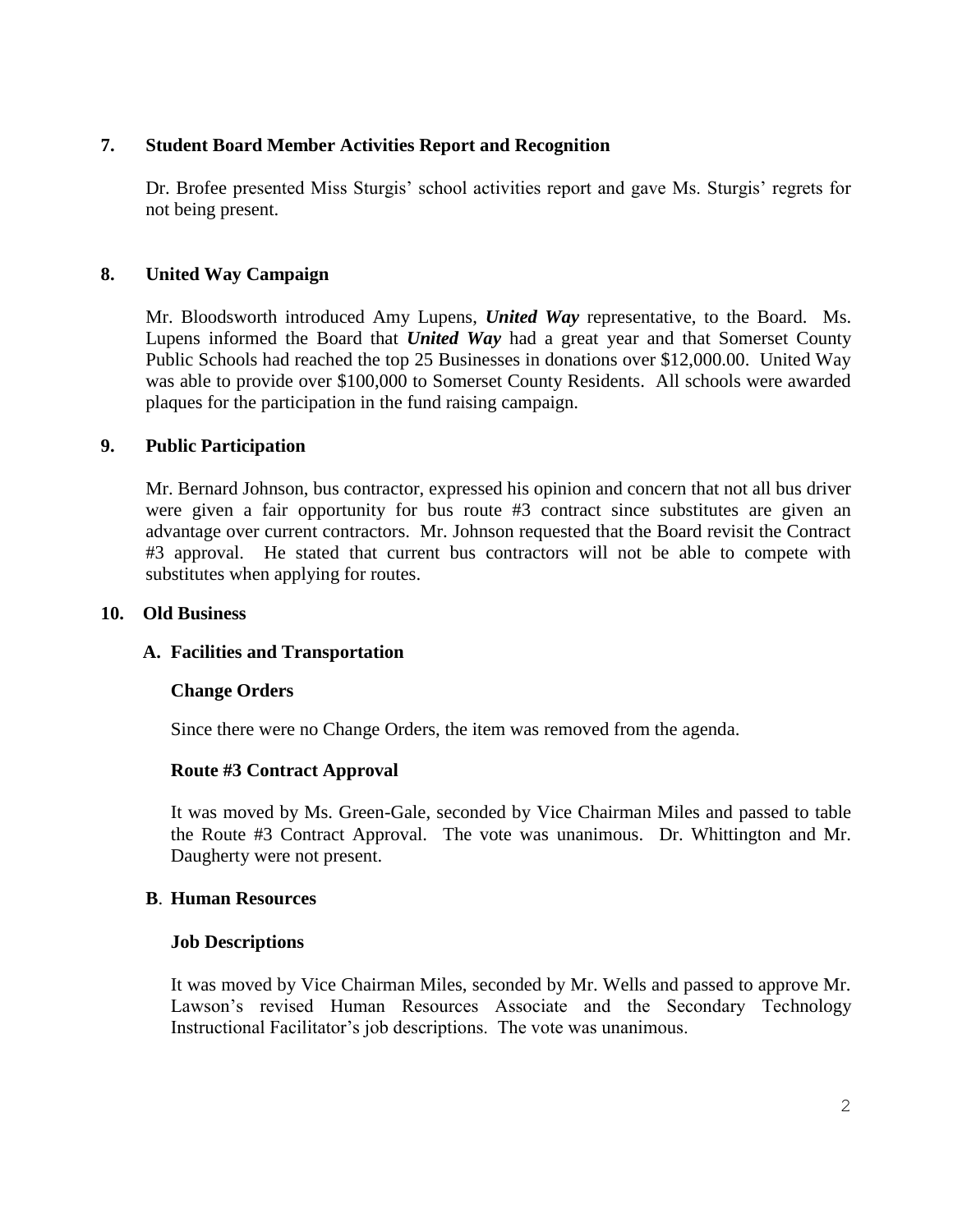### **Policy #700-09, Professional Duties and Responsibilities**

Vice Chairman Miles requested more time to study this policy. It was moved by Mr. Wells, seconded by Ms. Green-Gale and passed to oppose voting on Policy #700-09, Professional Duties and Responsibilities and table it until the next Board meeting. The vote was unanimous.

### **Retiree Health Insurance**

A unanimous decision was made to table the vote on the Retiree Health Insurance Program until the next Board meeting.

### **C**. **Student Services**

### **Uniform Initiative for the High Schools**

Ms. McLaughlin provided the Board with an update on the Uniform Initiative for high schools. The Board was informed that research is continuing and a recommendation will be brought to them in January, 2012. Chairman Sumpter stated that the current dress code for students and staff must be enforced for 2011-2012.

#### **11. NEW BUSINESS**

#### **A. Finance**

#### **Approval of the Superintendent's 2012 Budget**

It was moved by Chairman Miles, seconded by Ms. Green-Gale and passed to approve the Superintendent's 2012 Budget. Deal Island Elementary will be losing an Administrative Position, but will gain a "Teacher Charge Position". The 2012 Budget includes 12.5 position cuts.

## **Monthly Finance Report**

Ms. Miller presented the Monthly Finance report to Board.

#### **Food Service Report**

Ms. Miller informed the Board that future projections of the Food Service Budget are not as significant as the prior years' deficit. It was suggested that lunch survey's from the high schools be considered as to why lunch sales are decreasing.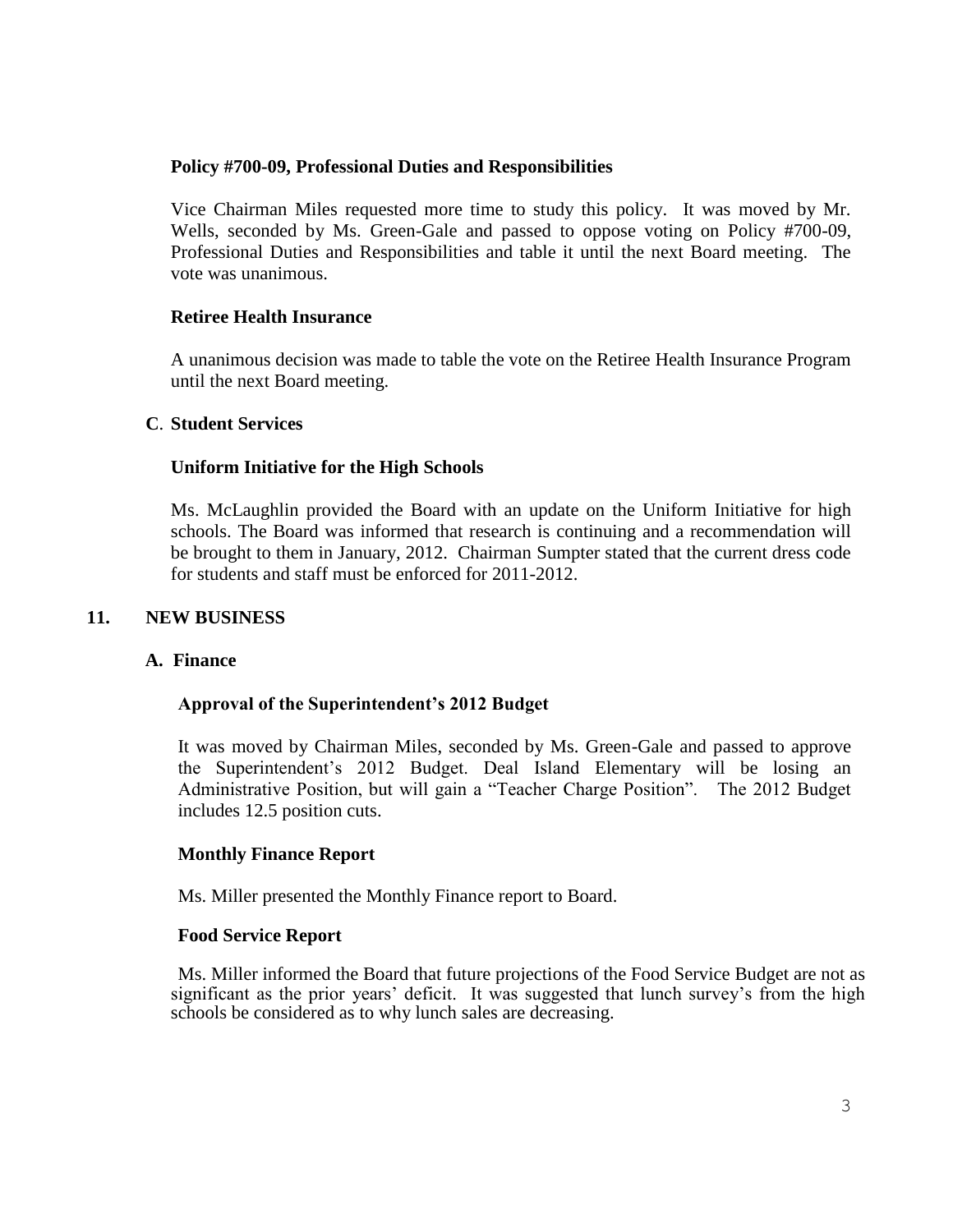### **B. Policies**

#### **Policy #600-42, Use of Video Cameras for Security**

Ms. Carter presented Policy #600-42, *Use of Video Cameras for Security* for the Board's review and study. Revisions include who can review the video, storage time, and staff training. Chairman Sumpter stated that the policy should also include an additional statement regarding nonfunctional cameras with a log stating the time of dysfunction and remedy taken. Ms. Carter agreed and will make the addition. The Board will vote on the policy at the next meeting at the next Board meeting.

### **Policy #600-43, Gang Policy**

Ms. McLaughlin presented Policy #600-43, for the Board's review and study. She noted that Local Enforcement agencies will be reviewing the policy and providing input. Mr. Wells requested that a specific description of lost privileges be included and aligned with the Drug and Alcohol Policy and the Fighting Policy. Vice Chairman Miles agreed with Mr. Wells and added that consequences be conclusive and concrete.

#### **Policy #600-19, Student Assignment and Policy #600-21, Enrollment/Student Assignment**

Dr. Brofee explained that students of staff of SCPS or UMES who transfer from other counties to Somerset County Public Schools may be given permission to attend. Their attendance is tuition free because SCPS includes them in their enrollment and therefore receives state funding. MSDE has confirmed that this is appropriate.

## **C. Facilities and Transportation**

#### **Educational Facilities Master Plan**

The present Board members agreed that a telephone poll would be taken to get the vote of the Education Facilities Master Plan if it was due to MSDE prior to the next regularly scheduled Board Meeting. Ms. Green-Gale requested that a teleconference be done so that all Board Members could communicate simultaneously.

#### **Bus Contractors PVA**

The bus contractor PVA was tabled until the next Board meeting.

#### **D. Out of County School Requests**

There were several requests for out of county attendance of students whose parents work for SPCS and have been approved to attend in the past. Vice Chairman Miles questioned why Worcester and Wicomico charge tuition but Somerset does not. Dr. Brofee explained that the difference might be understood if one realizes that the vast majority of Worcester's revenue comes from locals not from the state. State reimbursement would not be adequate for Worcester to cover the basics costs of education for the pupil.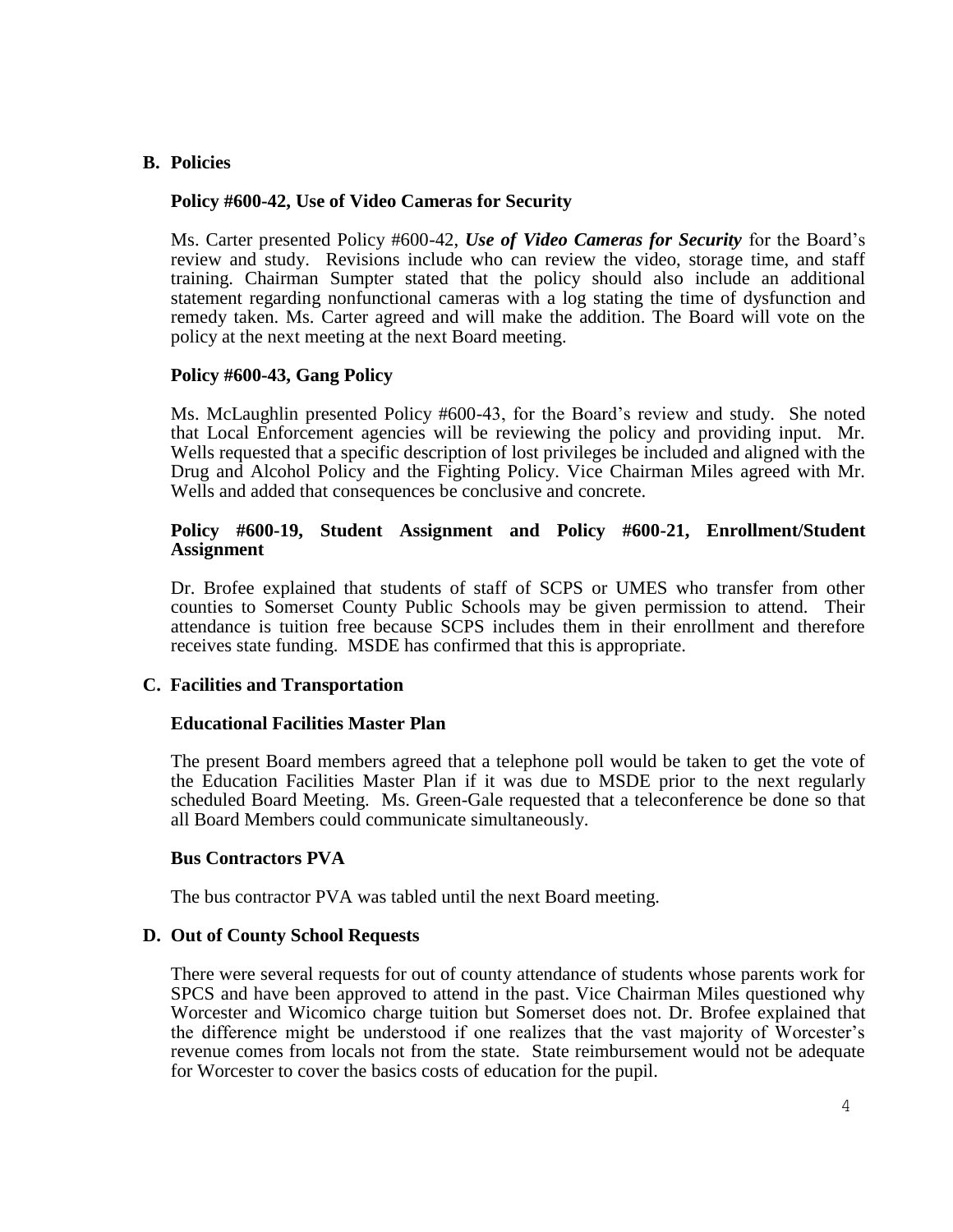## **E. Human Resources**

#### **Job Descriptions**

It was moved by Mr. Wells, seconded by Ms. Green-Gale to approve the following job description revisions: Secondary Mathematics Teacher, Secondary English/Reading Intervention Teacher, Elementary Education Teacher, Secondary Visual Arts Teacher, and IEP Clerk.

#### **New Hires, Retirees, and Resignations**

It was moved by Mr. Wells, and seconded by Ms. Green-Gale and passed to approve Mr. Lawson's Human Resources Report.

**Retirees:** Jolene Tyler, Susan Heath **New Hires:** Kelly McLaughlin **Resignations:** Korey Cunningham

#### **National Board Certification**

It was moved by Mr. Wells, seconded by Ms. Green-Gale and passed to approve the National Board Certification registration for teachers Keisha Evans, Phaedra Spencer, and Sharon Richards. The registration for the program is covered 2/3rds by the state and 1/3 by the locals. This certification is more extensive than a graduate level course. If the teacher does not successfully complete the course, they will be required to reimburse the county for the expenses paid.

#### **F. Board Meeting Calendar**

It was moved by Mr. Wells, seconded by Vice Chairman Miles and passed to approve the Board meeting calendar for 2011-2012. The vote was unanimous with all Board members in agreement.

#### **G. Washington Academy and High School Spain Trip Approval**

Ms. Jaggers addressed the Board requesting their permission to sponsor a trip to Spain for her Spanish classes on June 19 – June 29, 2012 to Madrid and Barcelona. Ms. Lois Collins added that the cost of the trip is \$3,262.00 with payments divided into 10 months. Students will pay directly to the travel company and hotel rooms will be separated by gender. Ms. Collins informed the Board that several local school districts have used the company that they are working with. Ms. Green-Gale requested an expansion of the trip to include Crisfield High School students. Ms. Collins agreed that a meeting will be held with the parents, students and the principals. Chairman Sumpter stated that the Board had no information previous to the meeting and needed more information before being in a position to vote. The Board will vote at the June 14, 2011 Board meeting.